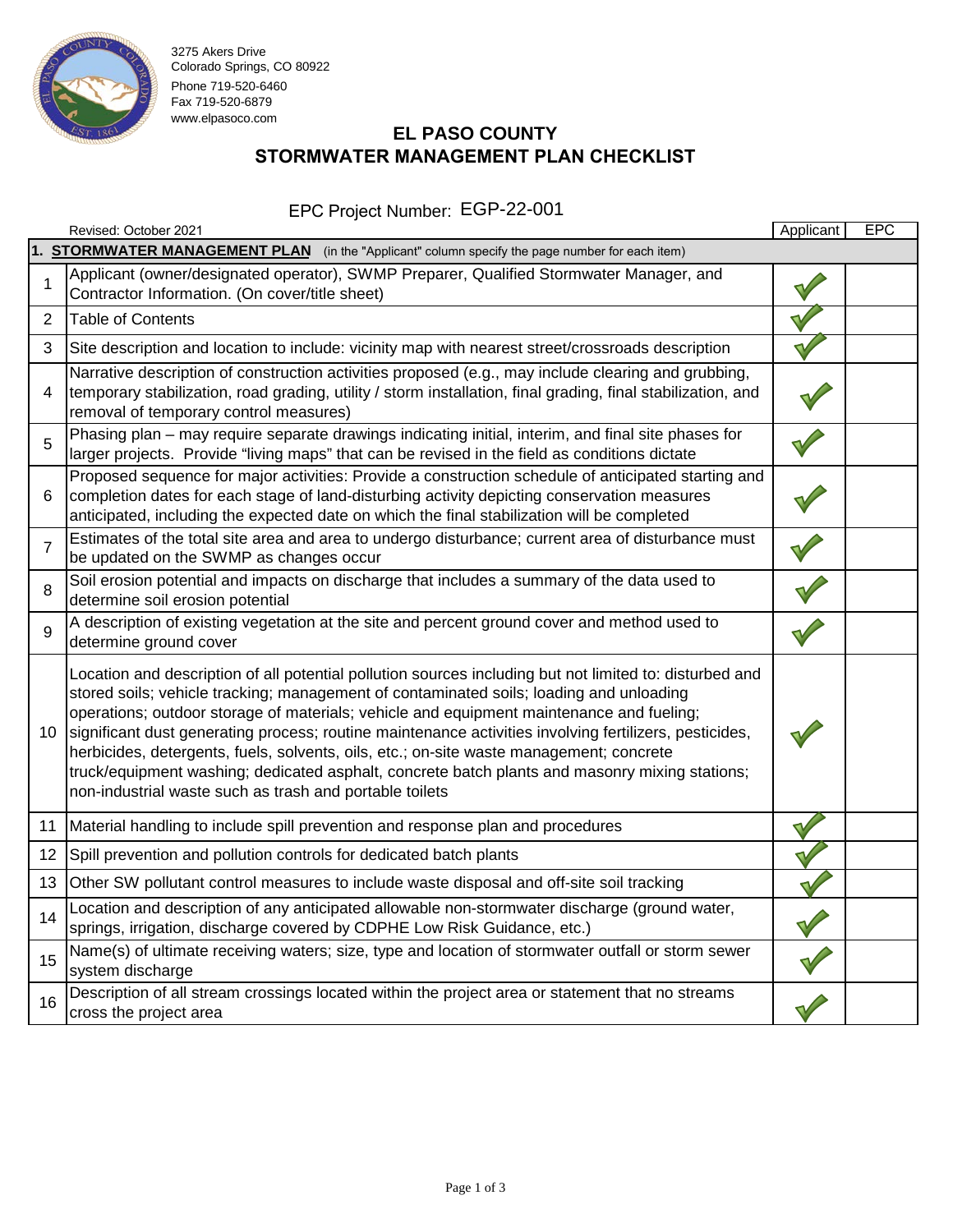

3275 Akers Drive Colorado Springs, CO 80922 Phone 719-520-6460 Fax 719-520-6879 www.elpasoco.com

# **EL PASO COUNTY STORMWATER MANAGEMENT PLAN CHECKLIST**



#### EPC Project Number: EGP-22-001

|                 | Revised: October 2021                                                                                                                                                                                                                                                                 | Applicant | <b>EPC</b> |  |  |
|-----------------|---------------------------------------------------------------------------------------------------------------------------------------------------------------------------------------------------------------------------------------------------------------------------------------|-----------|------------|--|--|
| 17              | SWMP Map to include:                                                                                                                                                                                                                                                                  |           |            |  |  |
| 17a             | construction site boundaries                                                                                                                                                                                                                                                          |           |            |  |  |
| 17 <sub>b</sub> | flow arrows to depict stormwater flow directions                                                                                                                                                                                                                                      |           |            |  |  |
| 17c             | all areas of disturbance                                                                                                                                                                                                                                                              |           |            |  |  |
| 17d             | areas of cut and fill                                                                                                                                                                                                                                                                 |           |            |  |  |
| 17e             | areas used for storage of building materials, soils (stockpiles) or wastes                                                                                                                                                                                                            |           |            |  |  |
| 17f             | location of any dedicated asphalt / concrete batch plants                                                                                                                                                                                                                             |           |            |  |  |
| 17g             | location of all structural control measures                                                                                                                                                                                                                                           |           |            |  |  |
| 17h             | location of all non-structural control measures                                                                                                                                                                                                                                       |           |            |  |  |
| 17i             | springs, streams, wetlands and other surface waters, including areas that require maintenance<br>of pre-existing vegetation within 50 feet of a receiving water                                                                                                                       |           |            |  |  |
| 18              | Narrative description of all structural control measures to be used. Modifications to EPC standard<br>control measures must meet or exceed County-approved details                                                                                                                    |           |            |  |  |
| 19              | Description of all non-structural control measures to be used including seeding, mulching,<br>protection of existing vegetation, site watering, sod placement, etc.                                                                                                                   |           |            |  |  |
| 20              | Technical drawing details for all control measure installation and maintenance; custom or other<br>jurisdiction's details used must meet or exceed EPC standards                                                                                                                      |           |            |  |  |
|                 | 21 Procedure describing how the SWMP is to be revised                                                                                                                                                                                                                                 |           |            |  |  |
| 22              | Description of Final Stabilization and Long-term Stormwater Quality (describe nonstructural and<br>structural measures to control SW pollutants after construction operations have been completed,<br>including detention, water quality control measure etc.)                        |           |            |  |  |
| 23              | Specification that final vegetative cover density is to be 70% of pre-disturbed levels                                                                                                                                                                                                |           |            |  |  |
| 24              | Outline of permit holder inspection procedures to install, maintain, and effectively operate control<br>measures to manage erosion and sediment                                                                                                                                       |           |            |  |  |
| 25              | Record keeping procedures identified to include signature on inspection logs and location of SWMP<br>records on-site                                                                                                                                                                  |           |            |  |  |
| 26              | If this project relies on control measures owned or operated by another entity, a documented<br>agreement must be included in the SWMP that identifies location, installation and design<br>specifications, and maintenance requirements and responsibility of the control measure(s) |           |            |  |  |
|                 | Please note: all items above must be addressed. If not applicable, explain why, simply<br>identifying "not applicable" will not satisfy CDPHE requirement of explanation.                                                                                                             |           |            |  |  |
|                 | 2. ADDITIONAL REPORTS/PERMITS/DOCUMENTS                                                                                                                                                                                                                                               |           |            |  |  |
| a               | Grading and Erosion Control Plan (signed)                                                                                                                                                                                                                                             |           |            |  |  |
| b               | Erosion and Stormwater Quality Control Permit (ESQCP) (signed)                                                                                                                                                                                                                        |           |            |  |  |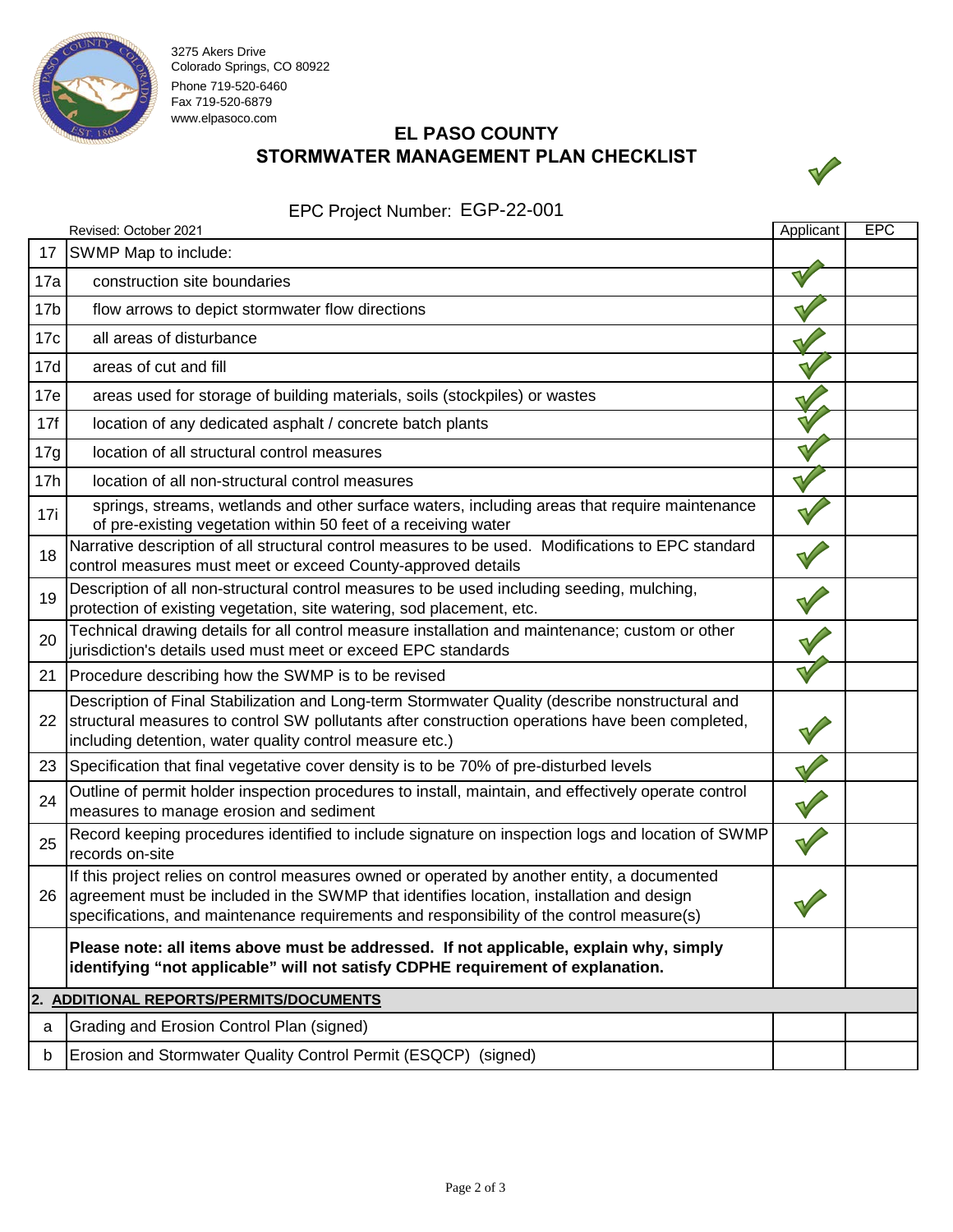

3275 Akers Drive Colorado Springs, CO 80922 Phone 719-520-6460 Fax 719-520-6879 www.elpasoco.com

# **EL PASO COUNTY STORMWATER MANAGEMENT PLAN CHECKLIST**

#### EPC Project Number: EGP-22-001

|   | Revised: October 2021                                                                                                                                                                                                                                      |                                                                                                                 | Applicant | <b>EPC</b> |
|---|------------------------------------------------------------------------------------------------------------------------------------------------------------------------------------------------------------------------------------------------------------|-----------------------------------------------------------------------------------------------------------------|-----------|------------|
|   | 3. APPLICANT COMMENTS                                                                                                                                                                                                                                      |                                                                                                                 |           |            |
| a |                                                                                                                                                                                                                                                            |                                                                                                                 |           |            |
| b |                                                                                                                                                                                                                                                            |                                                                                                                 |           |            |
| C |                                                                                                                                                                                                                                                            |                                                                                                                 |           |            |
|   | 4. CHECKLIST REVIEW CERTIFICATIONS                                                                                                                                                                                                                         |                                                                                                                 |           |            |
| a | Applicant:<br>to the best of my knowledge and belief. Said Plan has been prepared according to the criteria<br>established by the County and State for Stormwater Management Plans.<br>Engineer of Record and/or<br>Qualified Stormwater Manager Signature | The Stormwater Management Plan was prepared under my direction and supervision and is correct<br>5/2/22<br>Date |           |            |
| b | Review Engineer:<br>The Stormwater Management Plan was reviewed and found to meet the checklist requirements<br>except where otherwise noted or allowed by an approved deviation request.<br><b>Review Engineer</b>                                        | Date                                                                                                            |           |            |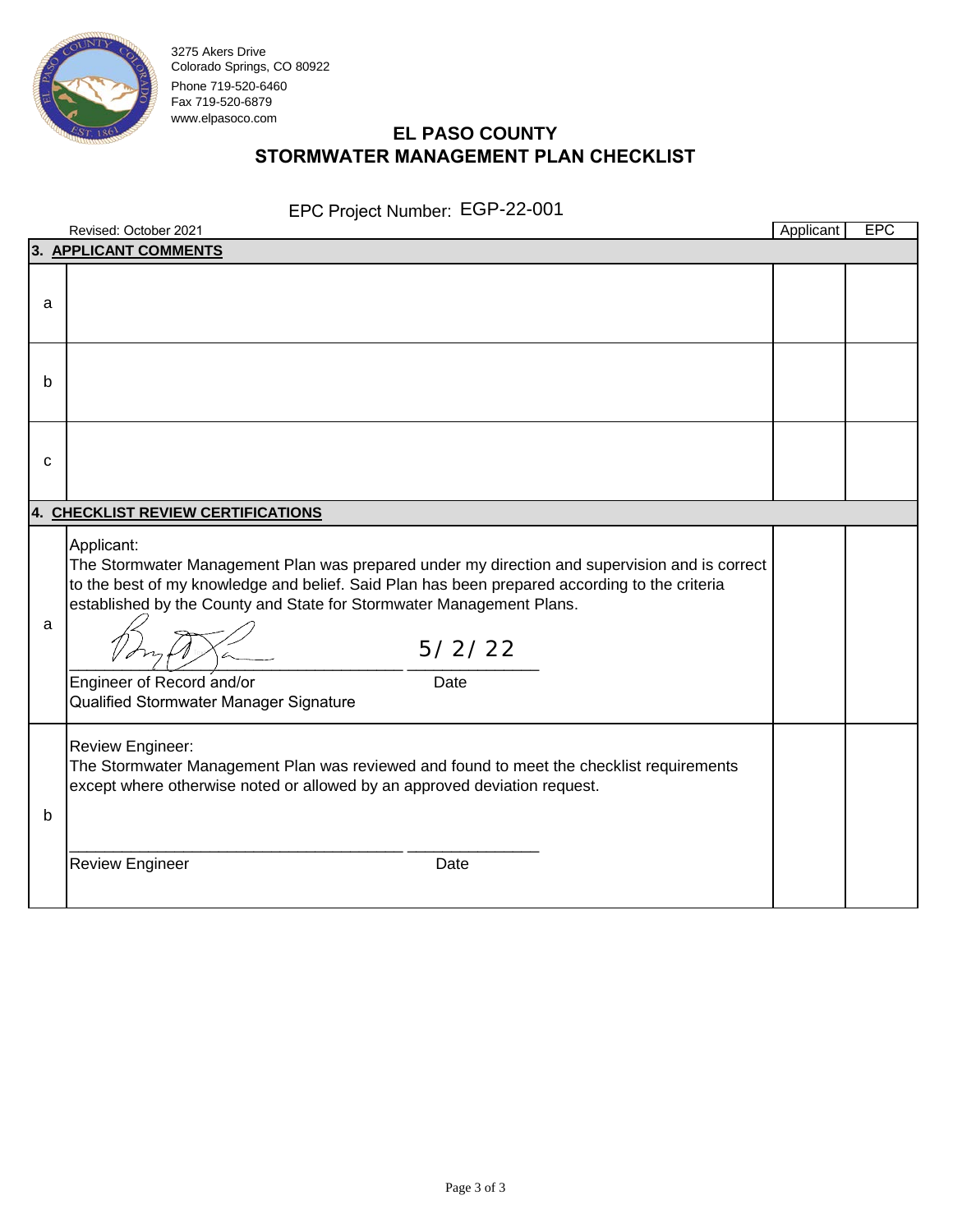| PART I.C.2.a                                                                                                                                                                                                                                                                                                                                                                                                                                        | Yes | No |
|-----------------------------------------------------------------------------------------------------------------------------------------------------------------------------------------------------------------------------------------------------------------------------------------------------------------------------------------------------------------------------------------------------------------------------------------------------|-----|----|
| i) Qualified Stormwater Manager - Does the SWMP list individual(s) by title and name who<br>are designated as the site's qualified stormwater manager(s) responsible for<br>implementing the SWMP in its entirety?                                                                                                                                                                                                                                  |     |    |
| ii) Spill Prevention and Response Plan - Does the SWMP have a spill prevention and<br>response plan?                                                                                                                                                                                                                                                                                                                                                |     |    |
| iii) Materials Handling - Does the SWMP describe and locate all control measures<br>implemented at the site to minimize impacts from handling significant materials that<br>could contribute pollutants to runoff                                                                                                                                                                                                                                   |     |    |
| iv) Potential Sources of Pollution - Does the SWMP list all potential sources of pollution<br>which may reasonably be expected to affect the quality of stormwater discharges associated with construction activity from the site. This shall include, but is not limited<br>to, the following pollutant sources:                                                                                                                                   |     |    |
| a) disturbed and stored soils                                                                                                                                                                                                                                                                                                                                                                                                                       |     |    |
| b) vehicle tracking of sediments                                                                                                                                                                                                                                                                                                                                                                                                                    |     |    |
| c) management of contaminated soils                                                                                                                                                                                                                                                                                                                                                                                                                 |     |    |
| d) loading and unloading operations                                                                                                                                                                                                                                                                                                                                                                                                                 |     |    |
| e) outdoor storage activities (erodible building materials, fertilizers, chemicals, etc.)                                                                                                                                                                                                                                                                                                                                                           |     |    |
| f) vehicle and equipment maintenance and fueling                                                                                                                                                                                                                                                                                                                                                                                                    |     |    |
| g) significant dust or particulate generating processes (e.g., saw cutting material,<br>including dust)                                                                                                                                                                                                                                                                                                                                             |     |    |
| h) routine maintenance activities involving fertilizers, pesticides, herbicides,<br>detergents, fuels, solvents, oils, etc.                                                                                                                                                                                                                                                                                                                         |     |    |
| i) on-site waste management practices (waste piles, liquid wastes, dumpsters)                                                                                                                                                                                                                                                                                                                                                                       |     |    |
| j) concrete truck/equipment washing, including washing of the concrete truck<br>chute and associated fixtures and equipment                                                                                                                                                                                                                                                                                                                         |     |    |
| k) dedicated asphalt, concrete batch plants and masonry mixing stations                                                                                                                                                                                                                                                                                                                                                                             |     |    |
| I) non-industrial waste sources such as worker trash and portable toilets                                                                                                                                                                                                                                                                                                                                                                           |     |    |
| vi) Implementation of Control Measures - Does the SWMP include design specifications that<br>contain information on the implementation of the control measure in accordance with<br>good engineering hydrologic and pollution control practices; including as applicable<br>drawings, dimensions, installation information, materials, implementation processes,<br>control measure-specific inspection expectations, and maintenance requirements. |     |    |
| Notes:                                                                                                                                                                                                                                                                                                                                                                                                                                              |     |    |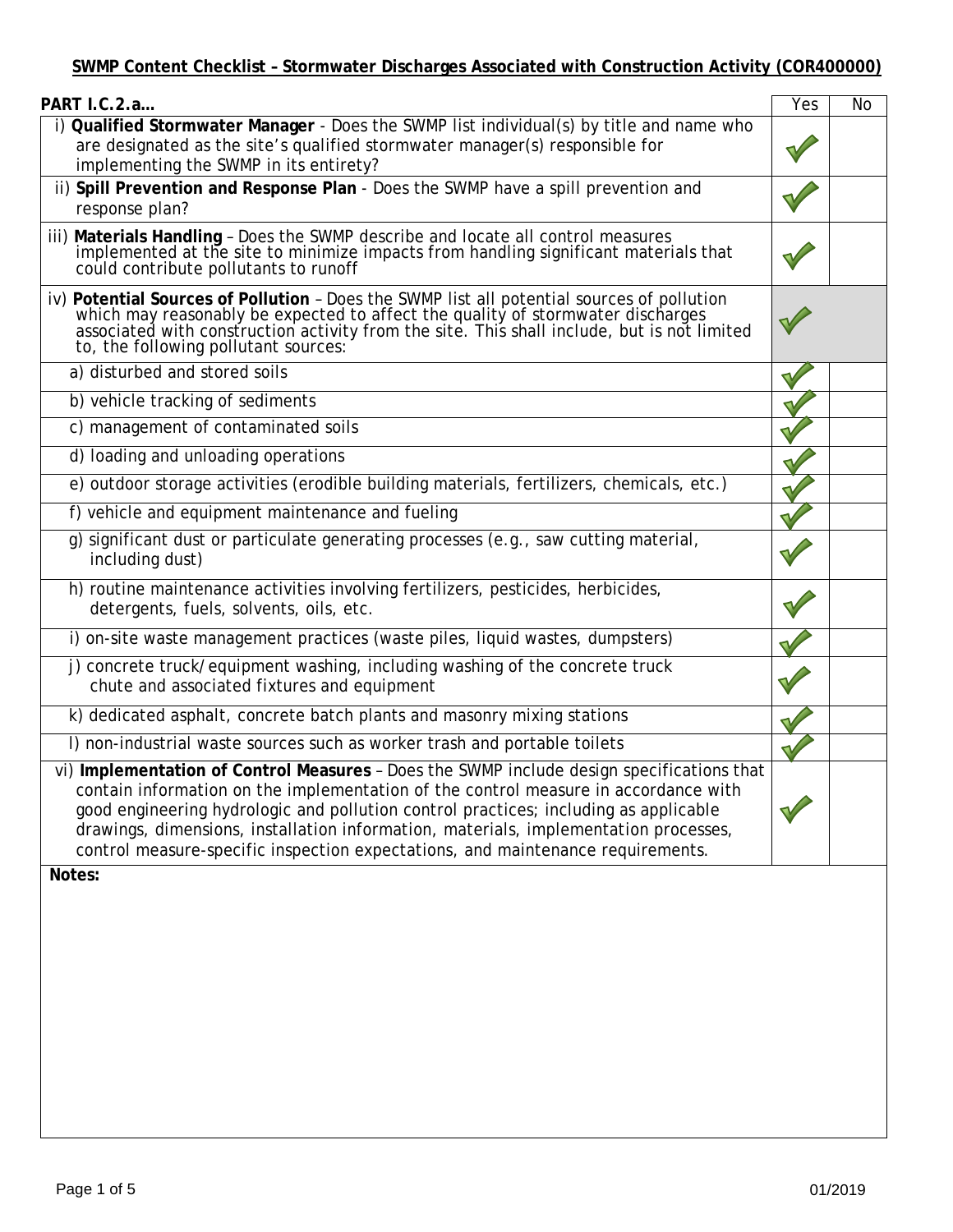|                                                                                                                                                                                                                                                                                                                                                     | Yes | Nο |
|-----------------------------------------------------------------------------------------------------------------------------------------------------------------------------------------------------------------------------------------------------------------------------------------------------------------------------------------------------|-----|----|
| vi) Site Description - Does the SWMP include a site description which includes, at a<br>minimum, the following:                                                                                                                                                                                                                                     |     |    |
| a) the nature of the construction activity at the site                                                                                                                                                                                                                                                                                              |     |    |
| b) the proposed schedule for the sequence for major construction activities and the<br>planned implementation of control measures for each phase. (e.g.: clearing,<br>grading, utilities, vertical, etc.)                                                                                                                                           |     |    |
| c) estimates of the total acreage of the site, and the acreage expected to be disturbed<br>by clearing, excavation, grading, or any other construction activities                                                                                                                                                                                   |     |    |
| d) a summary of any existing data used in the development of the construction site plans<br>or SWMP that describe the soil or existing potential for soil erosion                                                                                                                                                                                   |     |    |
| e) a description of the percent of existing vegetative ground cover relative to the<br>entire site and the method for determining the percentage                                                                                                                                                                                                    |     |    |
| f) a description of any allowable non-stormwater discharges at the site, including<br>those being discharged under a division low risk discharge guidance policy                                                                                                                                                                                    |     |    |
| g) a description of areas receiving discharge from the site. Including a description of<br>the immediate source receiving the discharge. If the stormwater discharge is to a<br>municipal separate storm sewer system, the name of the entity owning that system,<br>the location of the storm sewer discharge, and the ultimate receiving water(s) |     |    |
| h) a description of all stream crossings located within the construction site boundary                                                                                                                                                                                                                                                              |     |    |
| Notes:                                                                                                                                                                                                                                                                                                                                              |     |    |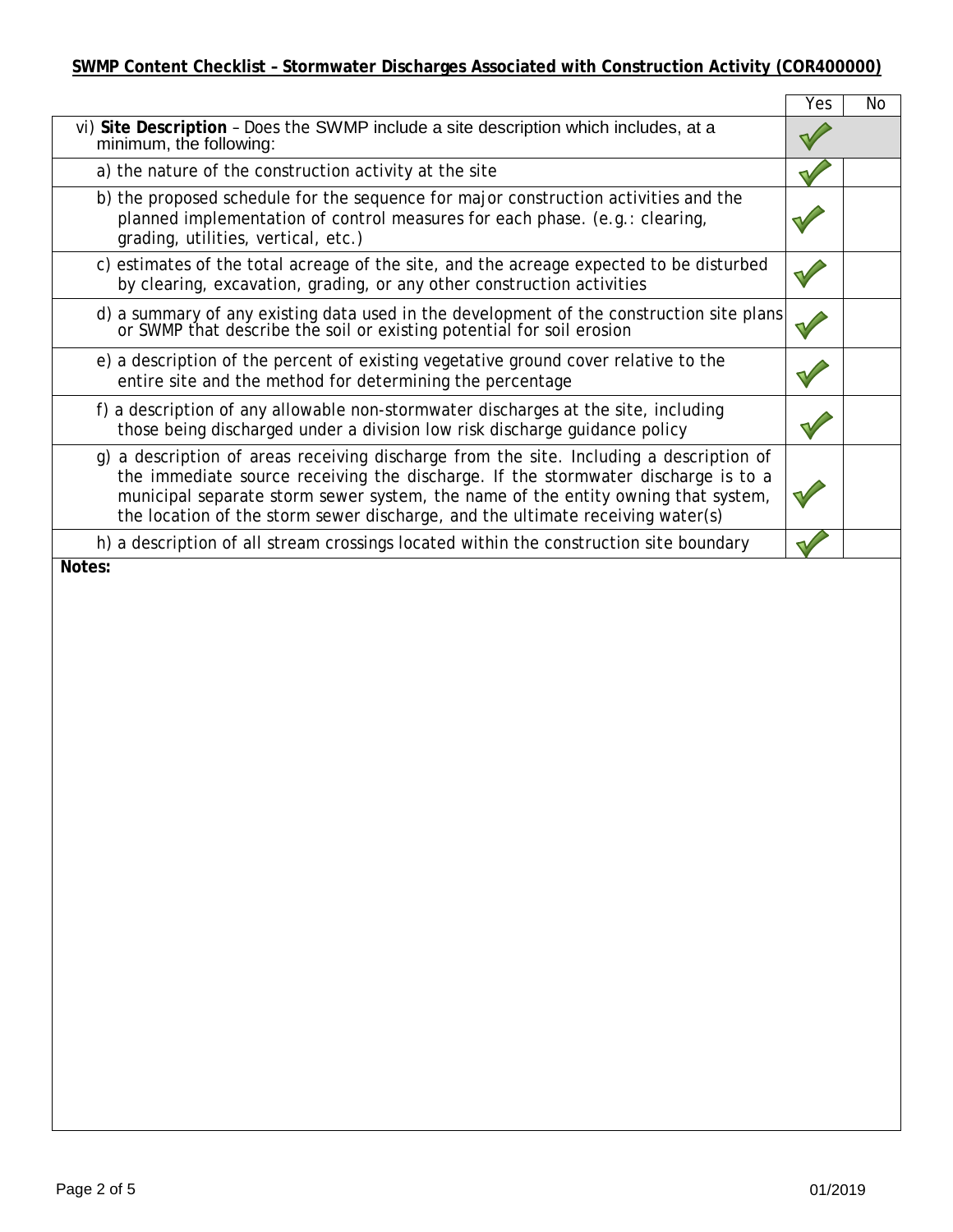|                                                                                                                                                                                                                                                                                                                                                                                         | Yes | No |
|-----------------------------------------------------------------------------------------------------------------------------------------------------------------------------------------------------------------------------------------------------------------------------------------------------------------------------------------------------------------------------------------|-----|----|
| vii) Site Map - Does the SWMP include a site map which includes, at a minimum, the following:                                                                                                                                                                                                                                                                                           |     |    |
| a) construction site boundaries                                                                                                                                                                                                                                                                                                                                                         |     |    |
| b) flow arrows that depict stormwater flow directions on-site and runoff direction                                                                                                                                                                                                                                                                                                      |     |    |
| c) all areas of ground disturbance including areas of borrow and fill                                                                                                                                                                                                                                                                                                                   |     |    |
| d) areas used for storage of soil                                                                                                                                                                                                                                                                                                                                                       |     |    |
| e) locations of all waste accumulation areas, including areas for liquid, concrete, masonry,<br>and asphalt                                                                                                                                                                                                                                                                             |     |    |
| f) locations of dedicated asphalt, concrete batch plants and masonry mixing stations                                                                                                                                                                                                                                                                                                    |     |    |
| g) locations of all structural control measures                                                                                                                                                                                                                                                                                                                                         |     |    |
| h) locations of all non-structural control measures                                                                                                                                                                                                                                                                                                                                     |     |    |
| i) locations of springs, streams, wetlands and other state waters, including areas that require pre-existing vegetation be maintained within 50 feet of a receiving water, where determined feasible in accordance with Part I                                                                                                                                                          |     |    |
| j) locations of all stream crossings located within the construction site boundary                                                                                                                                                                                                                                                                                                      |     |    |
| viii) Final Stabilization and Long Term Stormwater Management - Does the SWMP describe<br>the practices used to achieve final stabilization of all disturbed areas at the site and any<br>planned practices to control pollutants in stormwater discharges that will occur after<br>construction operations are completed. Inc<br>ponds, rain gardens, stormwater vaults, etc<br>Notes: |     |    |
|                                                                                                                                                                                                                                                                                                                                                                                         |     |    |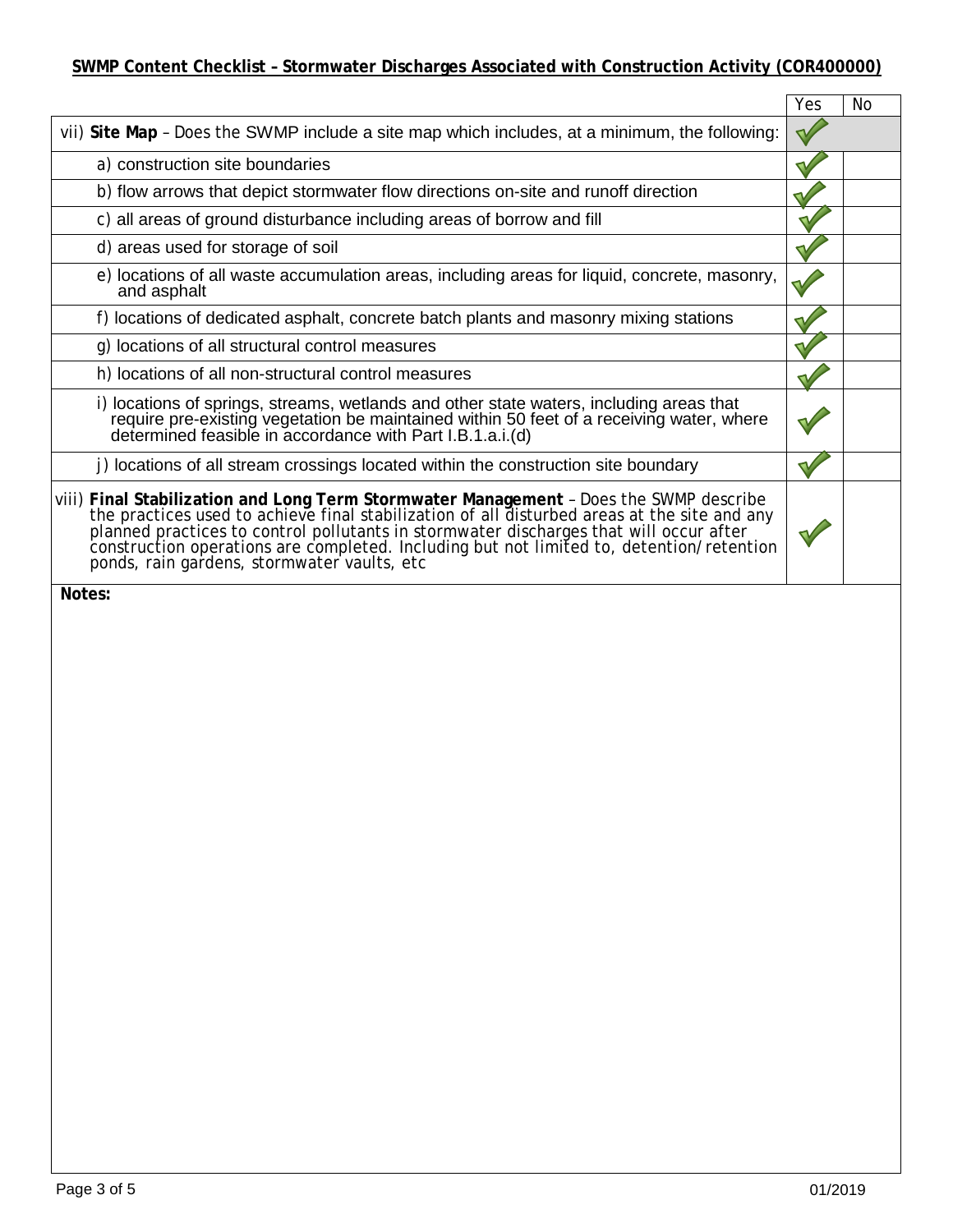|    |                                                                                                                                                                                                                                                                                                                                                                                                                                                      | Yes | <b>No</b> |
|----|------------------------------------------------------------------------------------------------------------------------------------------------------------------------------------------------------------------------------------------------------------------------------------------------------------------------------------------------------------------------------------------------------------------------------------------------------|-----|-----------|
|    | ix) Inspection Reports - Does the SWMP include documented inspection reports in<br>accordance with Part I.D. of the permit?                                                                                                                                                                                                                                                                                                                          |     |           |
| a) | Is the inspector a qualified stormwater manager?                                                                                                                                                                                                                                                                                                                                                                                                     |     |           |
| b) | Do the inspection records meet the minimum required inspection frequency identified<br>on the inspection reports?<br>What minimum inspection frequency is being implemented at the site?<br>Is a reduced inspection frequency being implemented?                                                                                                                                                                                                     |     |           |
| C) | Were the following areas inspected for evidence of, or the potential for, pollutants<br>leaving the construction site boundaries, entering the storm water drainage system, or<br>discharging to state waters:                                                                                                                                                                                                                                       |     |           |
|    | 1) Construction site perimeter                                                                                                                                                                                                                                                                                                                                                                                                                       |     |           |
|    | All disturbed areas<br>2)                                                                                                                                                                                                                                                                                                                                                                                                                            |     |           |
|    | Designated haul routes<br>3)                                                                                                                                                                                                                                                                                                                                                                                                                         |     |           |
|    | Material and waste storage areas exposed to precipitation<br>4)                                                                                                                                                                                                                                                                                                                                                                                      |     |           |
|    | Locations where stormwater has the potential to discharge offsite<br>5)                                                                                                                                                                                                                                                                                                                                                                              |     |           |
|    | Locations where vehicles exit the site<br>6)                                                                                                                                                                                                                                                                                                                                                                                                         |     |           |
| d) | Do the inspection records include the following requirements:                                                                                                                                                                                                                                                                                                                                                                                        |     |           |
|    | Visually verify whether all implemented control measures are in effective<br>1)<br>operational condition and are working as designed in their specifications to<br>minimize pollutant discharges                                                                                                                                                                                                                                                     |     |           |
|    | 2) Determine if there are new potential sources of pollutants                                                                                                                                                                                                                                                                                                                                                                                        |     |           |
|    | Assess the adequacy of control measures at the site to identify areas requiring<br>new or modified control measures to minimize pollutant discharges<br>3)                                                                                                                                                                                                                                                                                           |     |           |
|    | Identify all areas of non-compliance with the permit requirements and, if necessary, implement corrective action as described below<br>4)                                                                                                                                                                                                                                                                                                            |     |           |
| e) | Do the inspection reports include, at a minimum, the following items:                                                                                                                                                                                                                                                                                                                                                                                |     |           |
|    | The inspection date<br>1)                                                                                                                                                                                                                                                                                                                                                                                                                            |     |           |
|    | Name(s) and title(s) of personnel conducting the inspection<br>2)                                                                                                                                                                                                                                                                                                                                                                                    |     |           |
|    | 3) Weather conditions at the time of inspection                                                                                                                                                                                                                                                                                                                                                                                                      |     |           |
|    | 4) Phase of construction at the time of inspection                                                                                                                                                                                                                                                                                                                                                                                                   |     |           |
|    | Estimated acreage of disturbance at the time of inspection<br>5)                                                                                                                                                                                                                                                                                                                                                                                     |     |           |
|    | Location(s) of discharges of sediment or other pollutants from the site<br>6)                                                                                                                                                                                                                                                                                                                                                                        |     |           |
|    | Location(s) of control measures requiring routine maintenance (see Section VI)<br>7)                                                                                                                                                                                                                                                                                                                                                                 |     |           |
|    | Location(s) and identification of inadequate control measures and requiring<br>8)<br>corrective actions (see Section VII)                                                                                                                                                                                                                                                                                                                            |     |           |
|    | 9) Location(s) and identification of additional control measures are needed that were<br>not in place at the time of inspection                                                                                                                                                                                                                                                                                                                      |     |           |
|    | 10) Description of the minimum inspection frequency and any deviations from the<br>minimum inspection schedule                                                                                                                                                                                                                                                                                                                                       |     |           |
|    | 11) After adequate corrective action(s) and maintenance have been taken, or where a<br>report does not identify any incidents requiring corrective action or maintenance, the<br>report shall contain the following statement:<br>"I verify that, to the best of my knowledge and belief, all corrective action and<br>maintenance items identified during the inspection are complete, and the site is<br>currently in compliance with the permit." |     |           |